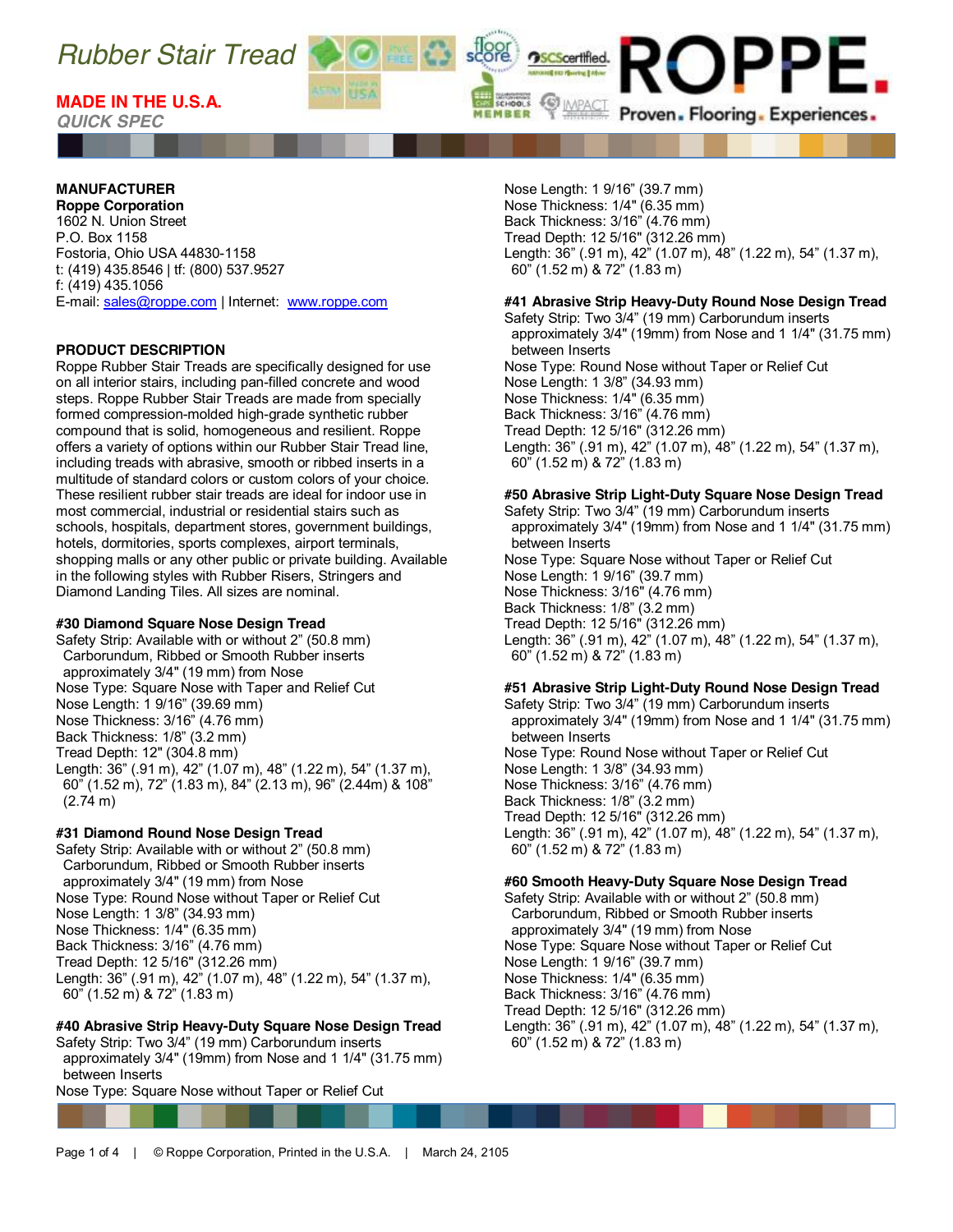## **MADE IN THE U.S.A.**

*QUICK SPEC*

## **#61 Smooth Heavy-Duty Round Nose Design Tread**

Safety Strip: Available with or without 2" (50.8 mm) Carborundum, Ribbed or Smooth Rubber inserts approximately 3/4" (19 mm) from Nose Nose Type: Round Nose without Taper or Relief Cut Nose Length: 1 3/8" (34.93 mm) Nose Thickness: 1/4" (6.35 mm) Back Thickness: 3/16" (4.76 mm) Tread Depth: 12 5/16" (312.26 mm) Length: 36" (.91 m), 42" (1.07 m), 48" (1.22 m), 54" (1.37 m), 60" (1.52 m) & 72" (1.83 m)

## **#70 Smooth Light-Duty Square Nose Design Tread**

Safety Strip: Available with or without 2" (50.8 mm) Carborundum inserts approximately 3/4" (19 mm) from Nose Nose Type: Square Nose without Taper or Relief Cut Nose Length: 1 9/16" (39.7 mm) Nose Thickness: 1/8" (3.2 mm) Back Thickness: 1/8" (3.2 mm) Tread Depth: 12 3/8" (314.32 mm) Length: 36" (.91 m), 42" (1.07 m), 48" (1.22 m), 54" (1.37 m), 60" (1.52 m) & 72" (1.83 m)

## **#71 Smooth Light-Duty Round Nose Design Tread**

Safety Strip: Available with or without 2" (50.8 mm) Carborundum inserts approximately 3/4" (19 mm) from Nose Nose Type: Round Nose without Taper or Relief Cut Nose Length: 1 3/8" (34.93 mm) Nose Thickness: 1/8" (3.2 mm) Back Thickness: 1/8" (3.2 mm) Tread Depth: 12 3/8" (314.32 mm) Length: 36" (.91 m), 42" (1.07 m), 48" (1.22 m), 54" (1.37 m), 60" (1.52 m) & 72" (1.83 m)

## **#80 Ribbed Light-Duty Square Nose Design Tread**

Safety Strip: Available with or without 2" (50.8 mm) Carborundum, Ribbed or Smooth Rubber inserts approximately 3/4" (19 mm) from Nose Nose Type: Square Nose without Taper or Relief Cut Nose Length: 1 9/16" (39.7 mm) Nose Thickness: 1/8" (3.2 mm) Back Thickness: 5/64" (2 mm) Tread Depth: 12 1/4" (311.15 mm) Length: 36" (.91 m), 42" (1.07 m), 48" (1.22 m), 54" (1.37 m), 60" (1.52 m) & 72" (1.83 m)

#### **#81 Ribbed Light-Duty Round Nose Design Tread**

Safety Strip: Available with or without 2" (50.8 mm) Carborundum, Ribbed or Smooth Rubber inserts approximately 3/4" (19 mm) from Nose Nose Type: Round Nose without Taper or Relief Cut Nose Length: 1 3/8" (34.93 mm) Nose Thickness: 1/8" (3.2 mm) Back Thickness: 5/64" (2 mm) Tread Depth: 12 1/4" (311.15 mm)

Length: 36" (.91 m), 42" (1.07 m), 48" (1.22 m), 54" (1.37 m), 60" (1.52 m) & 72" (1.83 m)

Proven. Flooring. Experiences.

## **#92 Low Profile Raised Circular Design Tread**

Safety Strip: Available with or without 2" (50.8 mm) Carborundum, Ribbed or Smooth Rubber inserts approximately 3/4" (19 mm) from Nose Nose Type: Square Nose without Taper or Relief Cut Nose Length: 1 9/16" (39.7 mm) Nose Thickness: 3/16" (4.76 mm) Back Thickness: 1/8" (3.2 mm) Tread Depth: 12 1/2" (317.5 mm) Length: 36" (.91 m), 42" (1.07 m), 48" (1.22 m), 54" (1.37 m), 60" (1.52 m) & 72" (1.83 m)

## **#93 Textured Design Tread**

**OSCScertified.** 

SCHOOLS

MEMBER

Safety Strip: Available with or without 2" (50.8 mm) Carborundum, Ribbed or Smooth Rubber inserts approximately 3/4" (19 mm) from Nose Nose Type: Square Nose with Taper without Relief Cut Nose Length: 1 9/16" (39.7 mm) Nose Thickness: 13/64" (5.15 mm) Back Thickness: 7/32" (5.5 mm) Tread Depth: 12 5/8" (320.6 mm) Length: 36" (.91 m), 42" (1.07 m), 48" (1.22 m), 54" (1.37 m), 60" (1.52 m), 72" (1.83 m), 84" (2.13 m), 96" (2.44 m) & 108" (2.74 m)

## **#94 Raised Square Design Tread**

Safety Strip: Available with or without 2" (50.8 mm) Carborundum, Ribbed or Smooth Rubber inserts approximately 3/4" (19 mm) from Nose Nose Type: Square Nose without Taper or Relief Cut Nose Length: 1 9/16" (39.7 mm) Nose Thickness: 1/4" (6.35 mm) Back Thickness: 1/8" (3.2 mm) Tread Depth: 12 5/16" (312.26 mm) Length: 36" (.91 m), 42" (1.07 m), 48" (1.22 m), 54" (1.37 m), 60" (1.52 m) & 72" (1.83 m)

## **#95 Hammered One-Piece Tread and Riser Design Tread**

Safety Strip: 2" (50.8 mm) Carborundum, Ribbed or Smooth Rubber Inserts approximately 3/4" (19 mm) from Nose Nose Type: Square Nose with Taper without Relief Cut Nose Length: 1 9/16" (39.7 mm) Nose Thickness: 13/64" (5.16 mm) Back Thickness: 5/64" (2 mm) Tread Depth: 20 5/8" (523.87 mm) Length: 36" (.91 m), 42" (1.07 m), 48" (1.22 m), 54" (1.37 m), 60" (1.52 m) & 72" (1.83 m)

## **#96 Vantage One-Piece Tread and Riser Design Tread**

Safety Strip: 2" (50.8 mm) Carborundum, Ribbed or Smooth Rubber Inserts approximately 3/4" (19 mm) from Nose Nose Type: Square Nose with Taper and Relief Cut Nose Length: 1 9/16" (39.7 mm) Nose Thickness: 1/4" (6.35 mm) Back Thickness: 5/64" (2 mm)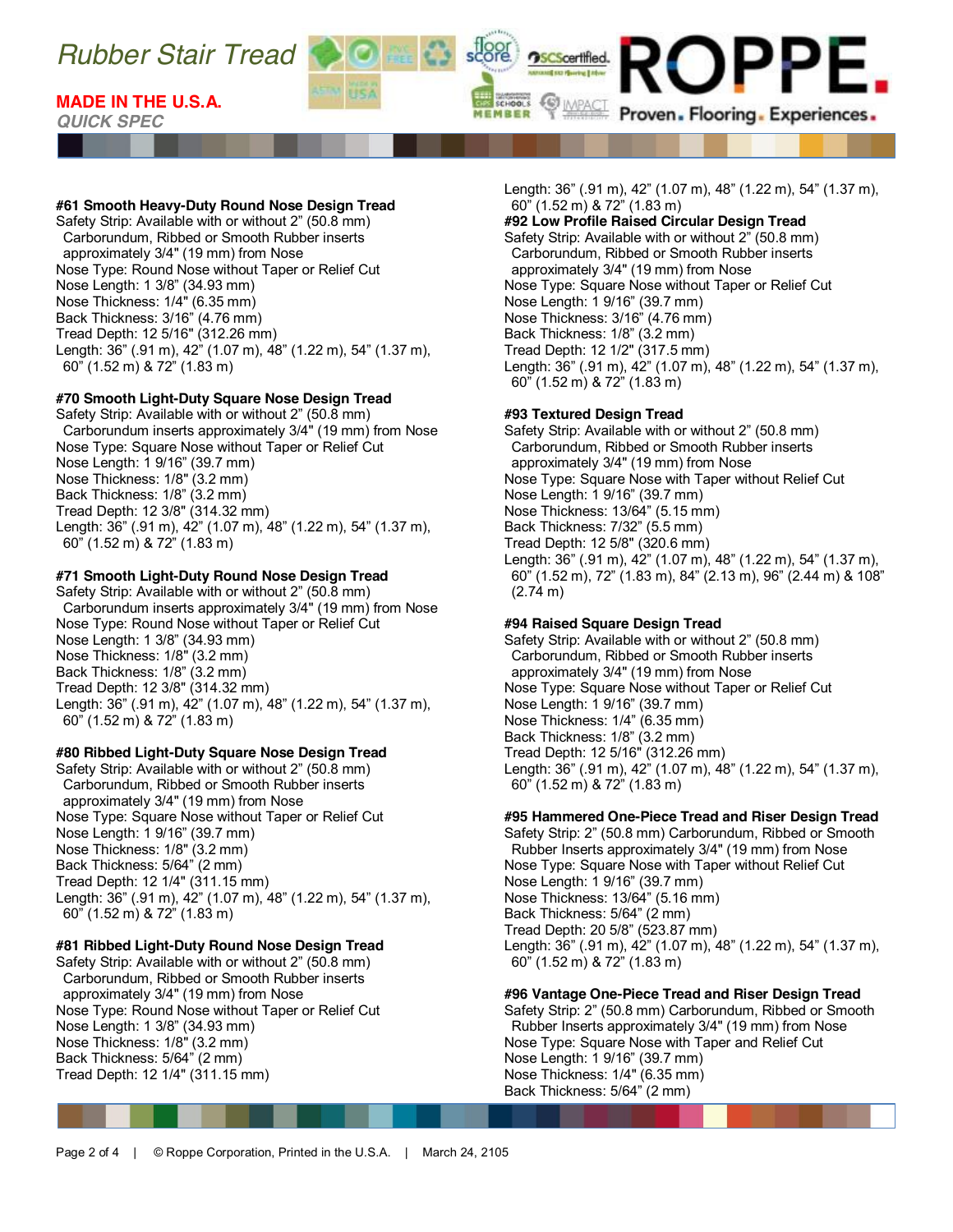

## *QUICK SPEC*

## Tread Depth: 20 7/16" (519.12 mm)

Length: 36" (.91 m), 42" (1.07 m), 48" (1.22 m), 54" (1.37 m), 60" (1.52 m), 72" (1.83 m), 84" (2.13 m), 96" (2.44 m) & 108" (2.74 m)

### **#97 Vantage Extended Length Design Tread**

Safety Strip: 2" (50.8 mm) Carborundum, Ribbed or Smooth Rubber Inserts approximately 3/4" (19 mm) from Nose Nose Type: Square Nose with Taper and Relief Cut Nose Length: 1 9/16" (39.7 mm) Nose Thickness: 1/4" (6.35 mm) Back Thickness: 3/32" (2.38 mm) Tread Depth: 15" (381 mm) Length: 36" (.91 m), 42" (1.07 m), 48" (1.22 m), 54" (1.37 m), 60" (1.52 m) & 72" (1.83 m)

## **#98 Vantage Design Tread**

Safety Strip: 2" (50.8 mm) Carborundum, Ribbed or Smooth Rubber Inserts approximately 3/4" (19 mm) from Nose Nose Type: Square Nose with Taper and Relief Cut Nose Length: 1 9/16" (39.7 mm) Nose Thickness: 3/16" (4.76 mm) Back Thickness: 1/8" (3.2 mm) Tread Depth: 12 1/16" (306.38 mm) Length: 36" (.91 m), 42" (1.07 m), 48" (1.22 m), 54" (1.37 m), 60" (1.52 m), 72" (1.83 m), 84" (2.13 m), 96" (2.44 m) & 108" (2.74 m)

#### **#99 Hammered Design Tread**

Safety Strip: 2" (50.8 mm) Carborundum, Ribbed or Smooth Rubber Inserts approximately 3/4" (19 mm) from Nose Nose Type: Square Nose without Taper or Relief Cut, Nose is adjustable Nose Length: 2" (50.8 mm) Nose Thickness: 13/64" (5.15 mm)

Back Thickness: 1/8" (3.2 mm)

Tread Depth: 12 1/2" (317.5 mm)

Length: 36" (.91 m), 42" (1.07 m), 48" (1.22 m), 54" (1.37 m), 60" (1.52 m), 72" (1.83 m), 84" (2.13 m), 96" (2.44 m) & 108" (2.74 m)

## **Risers (RSR)**

Height: 7" (177.8 mm) Thickness: .100" (2.5 mm) Toe Length: 9/16" (14.28 mm) Length: 36" (.91 m), 42" (1.07 m), 48" (1.22 m), 54" (1.37 m), 60" (1.52 m), 72" (1.83 m), 84" (2.13 m), 96" (2.44 m) & 108" (2.74 m)

## **Stringers (STR)**

Height: 10" (254 mm) Thickness: .080" (2 mm) Length: 72" (1.83 m)

## **Stringers (STR)**

Height: 12" (304.8 mm) Thickness: .080" (2 mm) Length: 72" (1.83 m)

**OSCScertified.** 

SCHOOLS

MEMBER

#### **TECHNICAL DATA** *PRODUCT CLASSIFICATION*

x **ASTM F 2169-12, Resilient Stair Treads** - Type TS, Class 1 & 2, Group 1 & 2, Grade 1

PPE.

Proven. Flooring. Experiences.

#### *FIRE TESTING INFORMATION*

- x **ASTM E 648 (NFPA 253), Critical Radiant Flux** Class 1, > .45 W/cm<sup>2</sup>
- x **ASTM E 662 (NFPA 258), Smoke Generation** Passes, < 450
- x **CAN/ULC-S102.2, Surface Burning –** FSR 115, SDC 275

#### *GENERAL PERFORMANCE INFORMATION*

- x **ASTM D 2047, Coefficient of Friction (Slip Resistance)**   $> .6$
- x **ASTM F 925, Resistance to Chemicals**  Passes, List of Chemicals Available
- x **ASTM F 1514, Heat Stability of Color**  ∆E < 8 Avg

## **PRODUCT BENEFITS & LIMITATIONS**

- x Can be installed over **concrete, metal, wood, terrazzo, marble, ceramic tile and other substrates**
- **This is a Commercial Product intended for use in** Commercial Applications
- x All Rubber Stair Treads require **5100 Tread Nose Compound** during installation
- Not to be used for **Outdoor Installations**, including under covered walkways or areas not completely enclosed
- x Do not **bend or flex** Rubber Stair Treads, especially Treads with inserts as the inserts could wrinkle and/or release
- Trim **inserts** back 1/16" from ends after installation to prevent buckling of the insert
- **Rubber Stair Treads that require butting installations** should be ordered by notation of the intent to butt the stair treads together
- **Butting installations** will require trimming on the ends butting together to ensure proper fit
- Rubber Stair Treads should be trimmed on both edges to **align design**
- x Rubber Stair Treads should be trimmed to fit step **flush**, when using Risers cut the tread short by 1/8" to ensure proper fit on the front of the step
- #95 & #96 One-Piece Tread and Riser combinations require the use of the **#167 Fillet Strip** at the junction of the tread and riser to provide support for the bend
- x Roppe does not recommend the use of **floor finishes** or sealers of any kind since desired appearance can be maintained using standard maintenance procedures. If desired, **floor finishes** designed for Rubber Flooring can be used but keep in mind the slip resistance information and